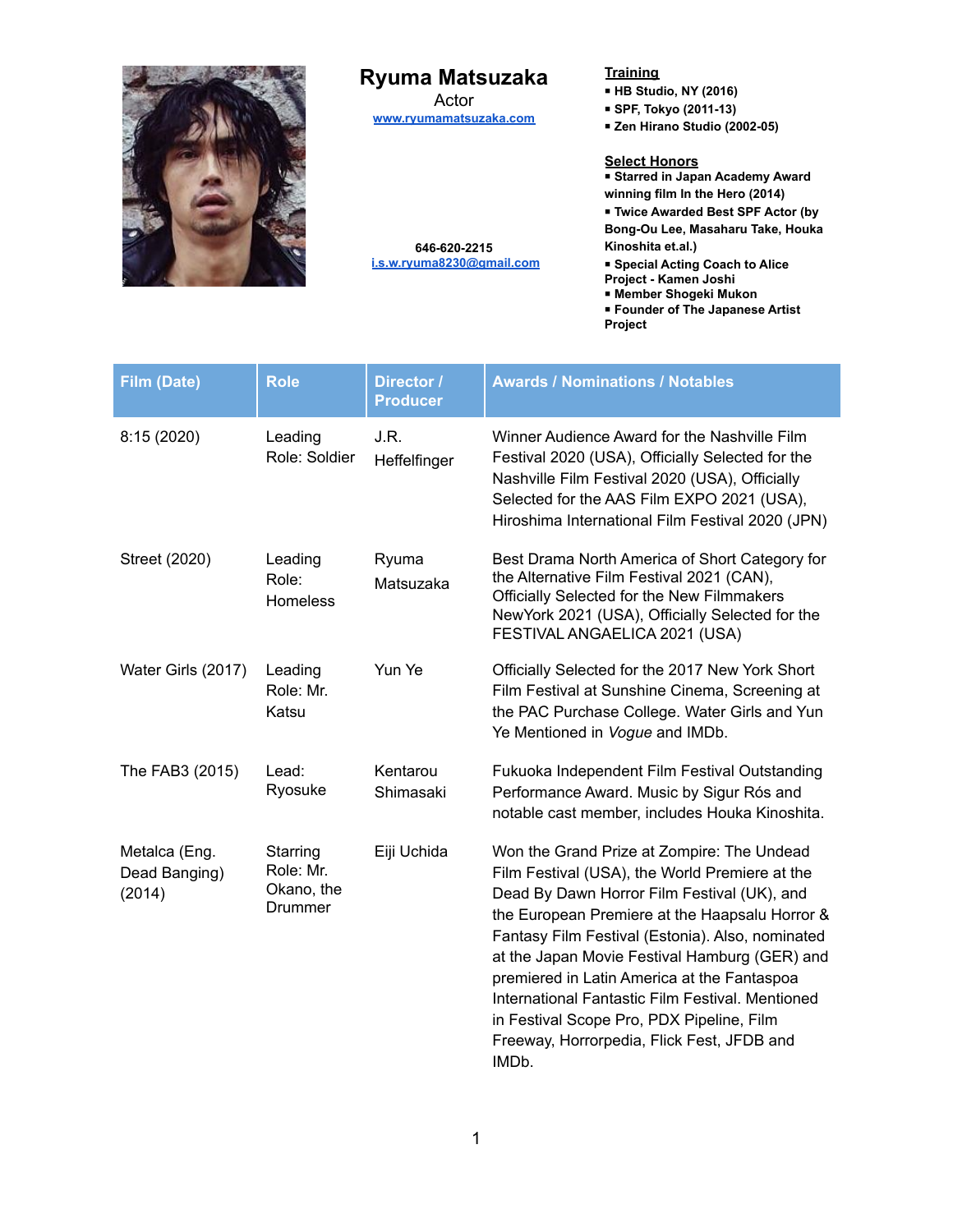| <b>Film (Date)</b>                                              | <b>Role</b>             | Director /<br><b>Producer</b>     | <b>Awards / Nominations / Notables</b>                                                                                                                                                                                                                               |
|-----------------------------------------------------------------|-------------------------|-----------------------------------|----------------------------------------------------------------------------------------------------------------------------------------------------------------------------------------------------------------------------------------------------------------------|
| Light and Shadow<br>(previously,<br>"Allowance")<br>(2014)      | Lead: Ryu               | Junpei Suzuki                     | Award by Tama New Wave Arushiten<br>Competition at 15th Tama New Wave,<br>Nominated by First Kohan Film Festival, Los<br>Angeles CineFest, IndieWise Free Virtual<br>Festival, and Hollywood Screenings Film<br>Festival, Included in IMDb.                          |
| In the Hero (Eng.<br>Unsung Hero)<br>(2014)                     | Starring<br>Role: Odogu | Masaharu<br>Take /<br>Bong-Ou Lee | Film won Japan Academy Award for Best New<br>Actor (Sota Fukushi). Mentioned in Cinema Pia,<br>Cinema Today, Filmmarks, Eiga.com, JFDB and<br>IMDb. Cast included Toshiaki Karasawa, Emi<br>Wakui and Hiroki Matsu. Distributed by Toei.<br>\$1.2M Box Office sales. |
| <b>Greatful Dead</b><br>(2014)                                  | Japanese<br>Christian   | Eiji Uchida                       | 2013 Fantastic Fest, 2013 Raindance Film<br>Festival, 2013 Hong Kong Asian Film Festival,<br>2014 Motel x, 2014 Fantaspoa, 2014 Yubari<br>International Fantastic Film Festival, Special<br>Invitation. Mentioned in JFDB and IMDb.                                  |
| Kujira no ita Natsu<br>(Eng. Summer of<br>the Whales)<br>(2014) | Ramen<br>Master         | Yasuhiro<br>Yoshida               | Distributed by United Entertainment. Notable<br>cast members include Shuhei Nomura.<br>Mentioned in JFDB and IMDb.                                                                                                                                                   |
| Maiko (2013)                                                    | Lead:<br>Tatsuya        | Yusaku<br>Fushimi                 | Won Prize at 1st Selection of the Moving<br>Pictures Festival, Nieuwmoer, Belgium.<br>Mentioned in IMDb.                                                                                                                                                             |
| Orbis (2013)                                                    | Lead: Anzai             | Ryosuke<br>Honaka                 |                                                                                                                                                                                                                                                                      |
| I Am Ichihashi:<br><b>Taiho Sareru</b><br>Made (2013)           | Policeman               | Dean Fujioka                      | Distributed by Sedic International Inc. Notable<br>cast members include Dean Fujioka. Available<br>on Netflix Japan. Mentioned in IMDb and JFDB.                                                                                                                     |
| Aniki (Eng. Big<br>Brother) (2012)                              | Lead:<br>Yakuza         | Junpei Suzuki                     | Grand Prize at Second Iwaki Bouken Film<br>Festival 2013, Wins Prize at West Tokyo Film<br>Festival 2012, Wins Prize at Yokohama<br>Independent Film Festival 2012. Notable cast<br>members include Hideo Nakaizumi. Mentioned in<br>IMDb.                           |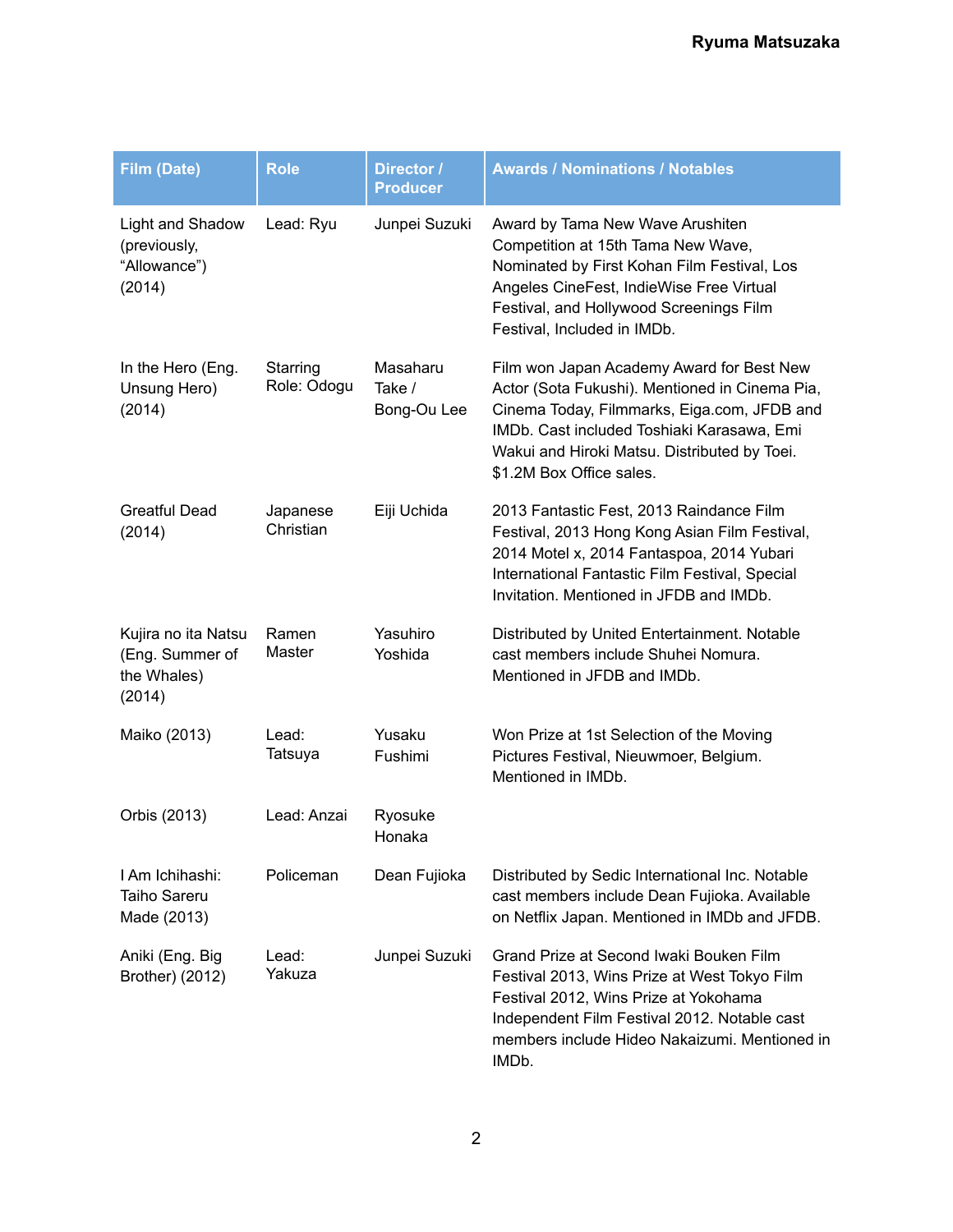| <b>Film (Date)</b>                                          | <b>Role</b>                                | Director /<br><b>Producer</b>        | <b>Awards / Nominations / Notables</b>                                                                                                                                                                                                                                                                                                                                  |
|-------------------------------------------------------------|--------------------------------------------|--------------------------------------|-------------------------------------------------------------------------------------------------------------------------------------------------------------------------------------------------------------------------------------------------------------------------------------------------------------------------------------------------------------------------|
| Ogon Wo Daite<br>Tobe (Eng. Fly<br>with the Gold)<br>(2012) | Takahashi<br>Office<br>Worker              | Kazuyuki<br>Izutsu                   | Distributed by Shochiku. Cast includes Satoshi<br>Tsumabuki, Tadanobu Asano and Toshiyuki<br>Nishida. Mentioned in JFDB and IMDb. \$4.5M<br>Box Office sales.                                                                                                                                                                                                           |
| Eden (2012)                                                 | Starring<br>Role: Hiromi                   | Masaharu<br>Take /<br>Bong-Ou Lee    | Nippon Cinema Award at the Nippon Connection<br>2013 (Germany), 37th Yufuin Cinema Festival<br>(Japan) and Split Film Festival (Croatia),<br>Selected by World Premiere for 17th Busan<br>International Film Festival (Korea). Distributed by<br>Sumomo. Notable cast members include Tarou<br>Yamamoto, Yuri Nakamura and Saki Takaoka.<br>Mentioned in JFDB and IMDb. |
| Period Uttara<br>Catharsis (2011)                           | Lead:<br>Matsuzaka                         | Junpei Suzuki                        | Awarded 5th Jury's Special Award at Odawara<br>Festival Short Film Contest. Mentioned in IMDb.                                                                                                                                                                                                                                                                          |
| ledeoyaji to<br>Sanbiki no<br>Doraneko (2011)               | Manabe<br>Manabu                           | Kento Takei                          | 23rd Tokyo Student Film Festival Finalist                                                                                                                                                                                                                                                                                                                               |
| Hyottoko Sensei<br>(2011)                                   | Co-star:<br><b>Acting Class</b><br>Student | Yasuhiro<br>Yoshida / Yuta<br>Yasuda | First film produced by SPF                                                                                                                                                                                                                                                                                                                                              |
| Cream (2010)                                                | Yoshio<br>Okamoto                          | Atsushi Fujii                        | Included in IMDb.                                                                                                                                                                                                                                                                                                                                                       |

| <b>TV &amp; Radio Drama</b><br>(Date) & Commercial | <b>Role</b>                  | <b>Director</b>   | <b>Broadcaster / Notes</b>                     |
|----------------------------------------------------|------------------------------|-------------------|------------------------------------------------|
| G Fuel (2020)                                      | Lead Role: Man               | G Fuel            | Youtube                                        |
| Goldman Sachs CM<br>(2020)                         | Voice Over (VO)              | Good Brother      |                                                |
| <b>Morning Community</b><br>(March 2019)           | <b>Guest Personality</b>     | Eiichi Otani      | Music Bird FM via 100<br>Radio Stations to 25M |
| Hyoryu Hikki (2013)<br><b>Begins Trailer</b>       | Lead Role: Toru              | Hirokazu Fujisawa | Fuji TV (CX TV) / IMDb                         |
| Kamisama no Itazura<br>(2013)                      | Supporting Role:<br>Chinpira | Noboru Iguchi     | <b>BS-TBS and Sony</b><br>Music Artists / IMDb |
| Innocent Episode 2 -<br>Kingyo no Yume (2012)      | Young Businessman            | Mitsuhiro Mihara  | Wowow / IMDb                                   |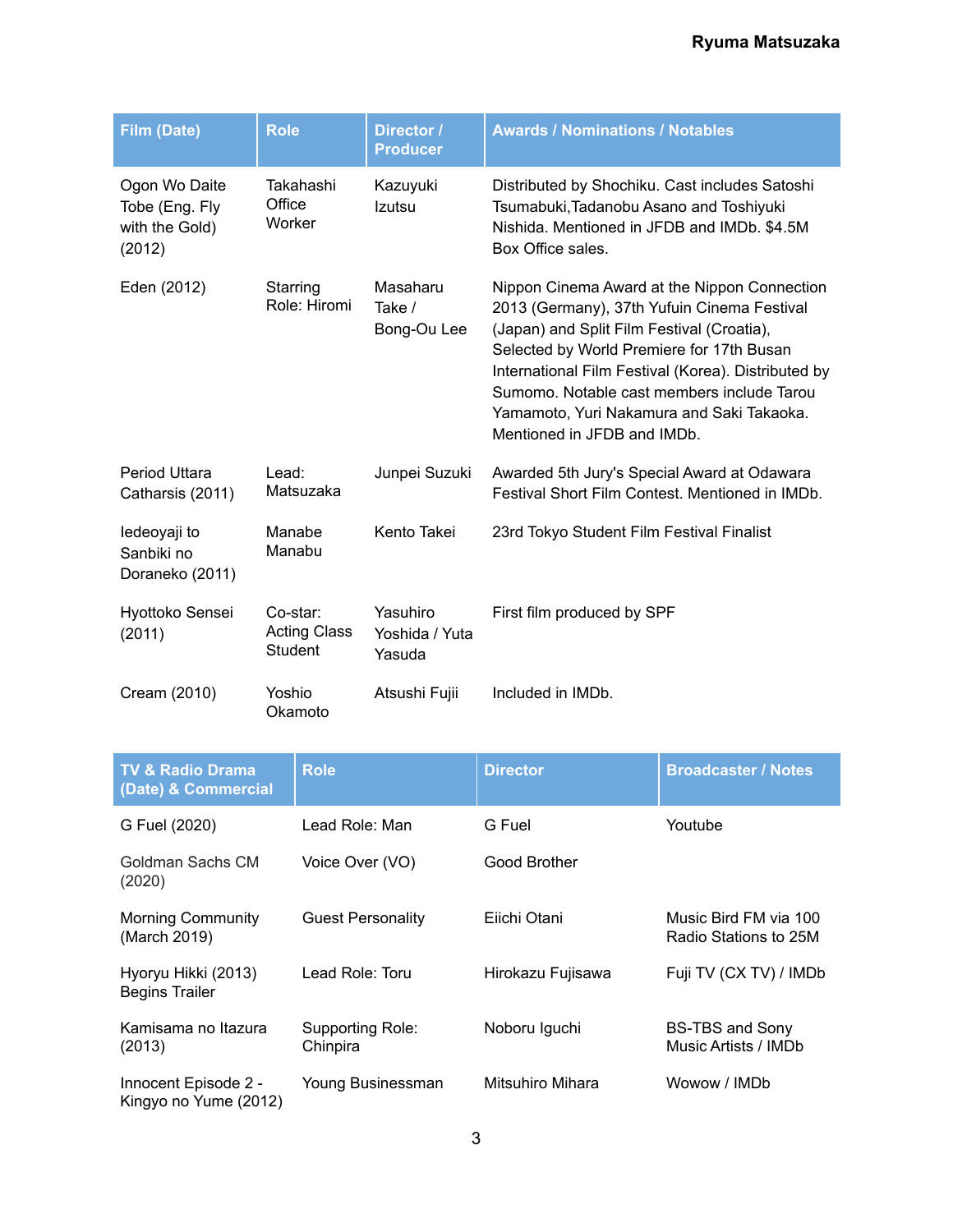| <b>Other Film</b><br><b>Productions (Date)</b>                                 | <b>Description</b>                                                                                                      | <b>Roles</b>                                                          | <b>Views, Channel, Misc.</b>                                   |
|--------------------------------------------------------------------------------|-------------------------------------------------------------------------------------------------------------------------|-----------------------------------------------------------------------|----------------------------------------------------------------|
| Ue o Muite Arukō<br>(I Keep My Head Up<br>High) SUKIYAKI"<br>Quarantine (2020) | Music video with other<br>Japanese artists in<br>NYC.                                                                   | Producer, Actor,<br><b>Director</b>                                   | Over 400,000 views<br>The Japanese Artist<br>Project (YouTube) |
| Ame Nimo Makezu<br>(Unbeaten by Rain)<br>(2020)                                | Music video with other<br>Japanese artists in<br>NYC.                                                                   | Producer, Actor,<br><b>Director</b>                                   | Over 1,200 views<br>The Japanese Artist<br>Project (YouTube)   |
| <b>Film Tourists Guide</b><br>Book NY (2015-16)                                | A multi-episode set of<br>films to introduce NY to<br>Japanese tourists                                                 | Lead Actor, Supporting<br>Actor, Cameraman,<br><b>Concept Advisor</b> | Over 100,000 views,<br>Land TV (YouTube)*                      |
| Real English: How Do<br>You Say (2015-16)                                      | A multi-episode set of<br>films to introduce<br>English expressions to<br>Japanese speakers                             | Lead Actor, Scriptwriter,<br><b>Director</b>                          | Over 12,000 views,<br>Land TV (YouTube)*                       |
| Silentó-Watch Me Whip<br>/ Nae Nae Parody<br>(2016)                            | A film parody by Tokyo<br>Fever - Dubstep Remix<br>Mash Up                                                              | Lead Actor (Yakuza)                                                   | Over 1,200 views,<br>Tokyo Fever (YouTube),<br><b>IMDb</b>     |
| Take It Easy (2015)                                                            | A Japanese language<br>short film drama                                                                                 | Lead Actor, Director,<br>Scriptwriter                                 | Over 1,500 views, Land<br>TV (YouTube)*, IMDb                  |
| Asian Tam: Anata to<br>Futari (2014)                                           | A music video available<br>throughout Japan in<br>Karaoke DAM clubs.                                                    | Lead Actor (Yakuza)                                                   | Over 6,000 views,<br>Gachinko Film Music<br>Video; IMDb        |
| Moving Movie Theater<br>Project "MoMO" (2011)                                  | Film theater project<br>designed to bring film to<br>victims and devastated<br>area of Great East<br>Earthquake in 2011 | Vice General Manager                                                  | Thousands of viewers<br>from across Japan.                     |
| Gold Standard (2008)                                                           | Art film directed by<br>David Kelley.                                                                                   | Lead Actor (Ushio<br>Shinohara)                                       | Mixed-film and theater<br>art film.                            |

\* R.Matsuzaka is a co-founder of Land TV Youtube Channel project January 2015, currently with over 1,300 subscribers and over **140,000 views**.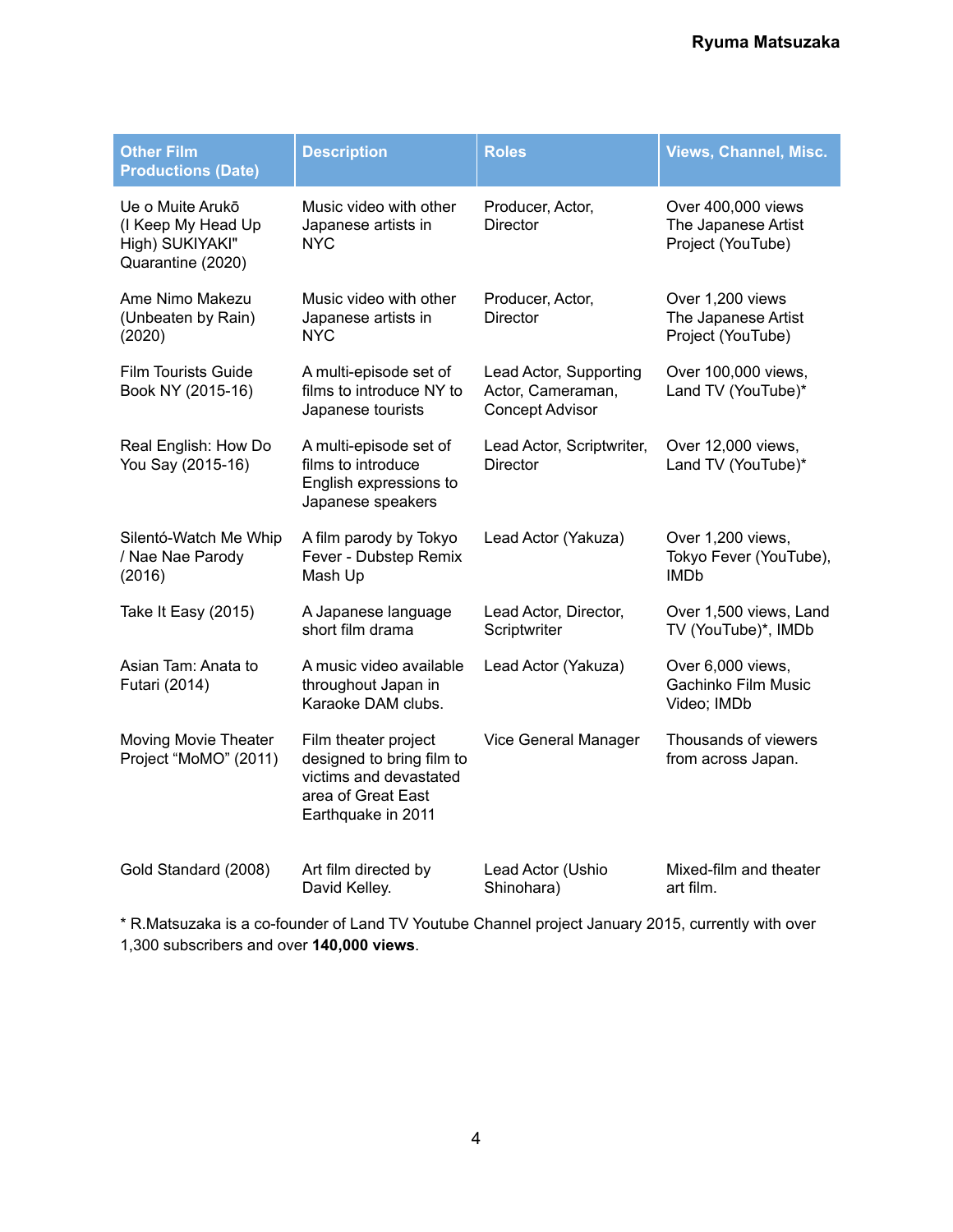| <b>Theatre Productions</b>                                                          | <b>Role</b>                           | <b>Location (Date)</b>                                 | <b>Theatre</b><br><b>Company</b>                  |
|-------------------------------------------------------------------------------------|---------------------------------------|--------------------------------------------------------|---------------------------------------------------|
| Chushingura -47 Ronin-                                                              | <b>Starring Actor</b>                 | Mezzanine Theatre (October<br>2022,<br>Pre-Production) | Amaterasu<br>ZaTheater<br>Company                 |
| Samurai of Blue eyes                                                                | <b>Lead Actor</b>                     | (September 2022, Pre-Production)                       | The Japanese<br><b>Artist Project</b>             |
| Onion - Inochi Aru<br>Tokoro                                                        | Consultant<br>(Informal Role)         | Theatre "Samusa" (March 2019)                          | <b>Mukon Theater</b><br>Company                   |
| Sakura - The Gift                                                                   | Lead Actor:<br>Ishida                 | Theater Brats Tokyo (July 2014)                        | <b>Mukon Theater</b><br>Company                   |
| The Five Easels                                                                     | Supporting Actor:<br>Jack             | Raft Tokyo (March 2009)                                | Jaken Theater<br>Company                          |
| Maihama Vice                                                                        | Lead Actor:<br>Jeans / JI-PAN         | Duo Stage BBs Tokyo (June 2009)                        | <b>Attention Please</b><br><b>Theater Company</b> |
| Wagahaiha Ningendearu                                                               | <b>Starring Actor:</b><br>Heita       | Yorozu Theater Tokyo (Oct 2008)                        | Kantokirkto<br><b>Theater Company</b>             |
| Kokuhakuno Omnibus                                                                  | Lead Actor: Ryuji<br>& Scriptwriter   | Theater Momo Tokyo (May 2007)                          | Kantokirkto<br><b>Theater Company</b>             |
| Jinsei Owarai Gekijou                                                               | Lead Actor: Junji<br>& Scriptwriter   | Ginza Play Theater Tokyo<br>(Nov/Dec. 2006), Lead Role | Kantokirkto<br><b>Theater Company</b>             |
| Yanagisawa Omocha<br>Honpo Shinshouhin<br>Kikakushitsu Kaihatsu<br>Shuninno Hanashi | <b>Starring Actor:</b><br>Douse Dameo | Theater Momo Tokyo (June 2006)                         | Kantokirkto<br><b>Theater Company</b>             |
| Ame Monogatari                                                                      | <b>Starring Actor:</b><br>Kazuya      | Ginza Play Theater Tokyo (Nov.<br>2005)                | Kantokirkto<br><b>Theater Company</b>             |
| Kokkai Lunch                                                                        | Supporting Actor:<br>Kenichi Mizuno   | Akashi Studio Tokyo (June 2005)                        | Kantokirkto<br><b>Theater Company</b>             |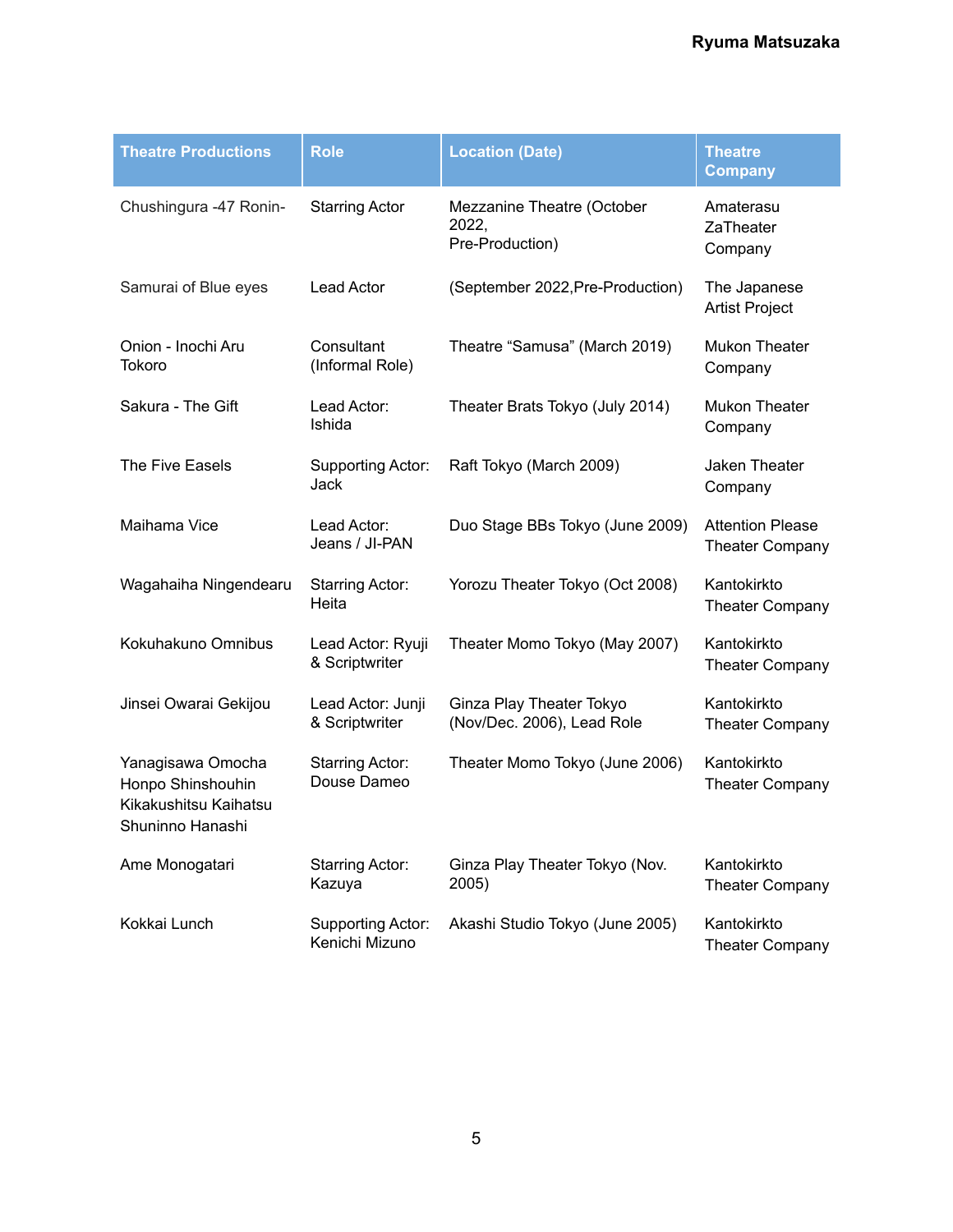### **Selected Mentions in the Media, Press**

- IMDb, Ongoing
- Yomitime, January 14, 2022
- Rafu Shimpo L.A. Japanese Daily news, August 15, 2021
- NY Japion, May 7, 2021
- Insert transtv from indonesia Jakarta, April 22, 2020
- GGWP.ID from Indonesia, April 20, 2020
- Kompas.com from Indonesia, April 20, 2020
- Japanese Station.com from indonesia, April 17, 2020
- News.com.au from Australia (News.com.au), April 17, 2020
- Japan Today (Japantoday.com), April 16, 2020
- Free Malaysia Today, April 16, 2020
- News on Japan.com, April 16, 2020
- Shukan NY Seikatsu, April 16, 2021
- Facebook page of Embassy of Japan in israel, April 16, 2020
- Yahoo! News, April 16, 2020
- Yahoo! News UK, April 16, 2020
- Anime United from Brazil, April 15, 2020
- Sora News 24 (soranews24.com), April 14, 2020
- Forbes Japan, April 14, 2020
- NY Japion, February 14, 2020
- NY Japion, April 13, 2020
- Shukan NewYork seikatsu, October 22, 2020
- San Diego YUYU, 2020
- Shukan NY Seikatsu, November 28, 2019
- NY Japion Newspaper, November 16, 2018
- Kazo City News Bulletin, November 2018
- Shukan NY Seikatsu, October 27, 2018
- New York Point Guide (NYPG), June 29, 2018
- Yo Clown, 2017
- HB Studio Official Brochure, 2017
- YouTube Land TV (2015-16)
- NY Japion Newspaper, June 24, 2016
- Nylon Japan, April 15, 2016
- New York Point Guide (NYPG), June 10, 2015
- The Dusty Rebel, May 31, 2015
- Live Dam Karaoke: Anata to Futari (2014) by Asian Tam
- TV Drama Database, Feb. 4-25, 2013
- TV Drama Database, Jan. 2, 2013
- TV Drama Database, March 31, 2012
- CoRich Theater & Art Review, May 27, 2009
- CoRich Theater & Art Review, August 24, 2008
- CoRich Theater & Art Review, May 22, 2007
- Kadokawa Gakugei Shuppan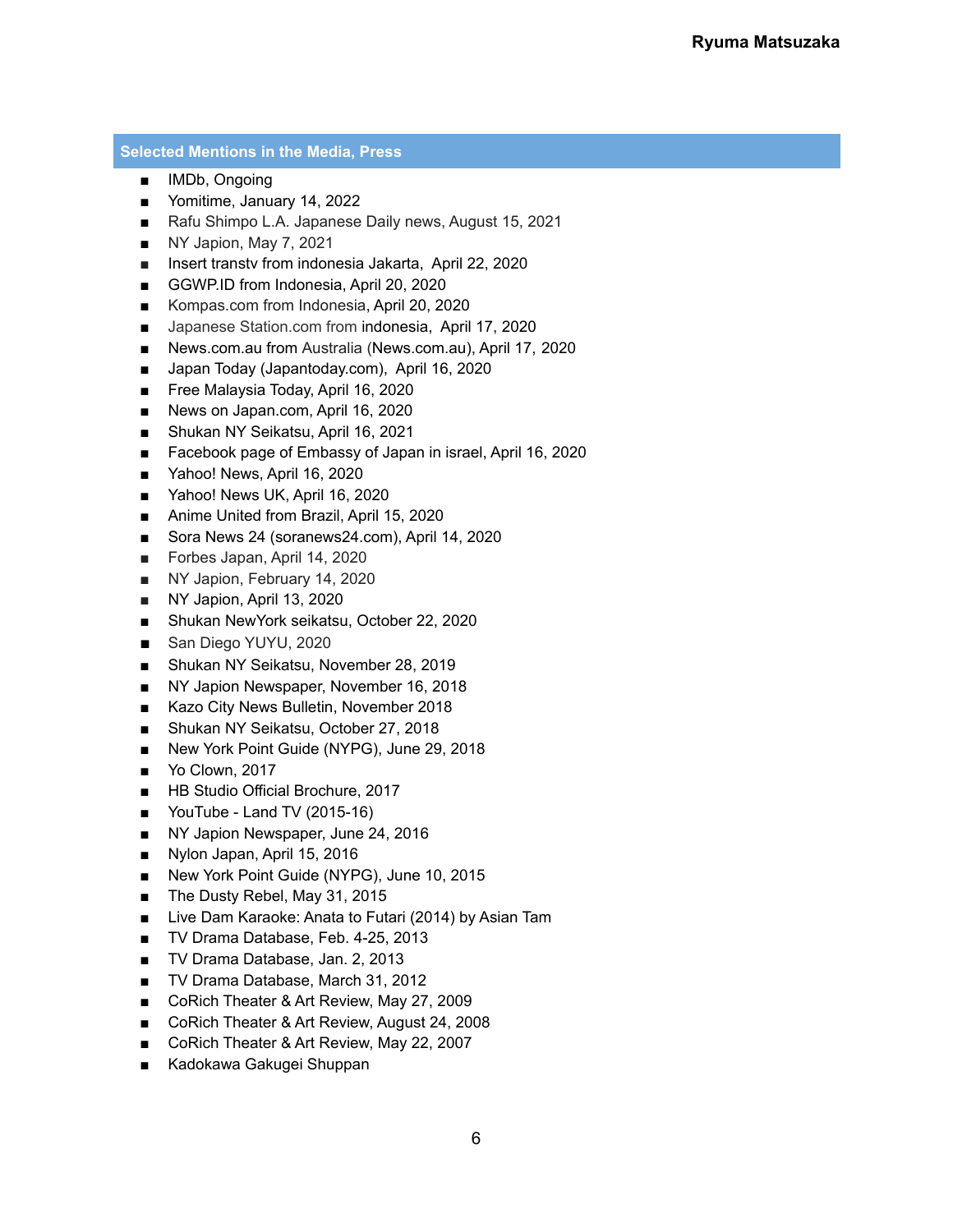| $\blacktriangleright$ Show all<br>Show by<br>Filmography                                                    | $\div$<br>∣ Edit      |
|-------------------------------------------------------------------------------------------------------------|-----------------------|
| Jump to: Actor   Director   Producer   Writer   Editor   Self                                               |                       |
| <b>Actor</b> (23 credits)                                                                                   | Hide $\blacktriangle$ |
| <b>Street</b> (Short)<br>Homeless                                                                           | 2021/I                |
| <b>8:15</b> (Documentary)<br>Solider                                                                        | 2020                  |
| <b>Unbeaten by Rain (Music Video)</b><br>Ryuma                                                              | 2020                  |
| <b>The New \$treetz Seriez (TV Series)</b><br>Chu<br>- The Casino (2020)  Chu<br>- Mob Families (2020)  Chu | 2020                  |
| <b>Water Girls</b> (Short)<br>Mr. Katsu                                                                     | 2017                  |
| <b>The Streetz</b><br>Chu                                                                                   | 2017                  |
| Silentó: Watch Me (Whip/Nae Nae) Parody (Music Video)<br>Ryuma Matsuzaka                                    | 2016                  |
| <b>Anata to Futari</b> (Video short)<br>Yakuza 1                                                            | 2014                  |
| In the Hero<br>Odogu                                                                                        | 2014                  |
| <b>Light and Shadow</b><br>Ryu                                                                              | 2014                  |
| <b>The Summer of Whales</b>                                                                                 | 2014                  |
| <b>Aniki</b> (Short)<br>Yakuza                                                                              | 2013                  |
| <b>Maiko</b> (Short)<br>Tatsuya                                                                             | 2013/I                |
| I Am Ichihashi: Journal of a Murderer<br>Police man                                                         | 2013                  |
| <b>Dead Banging</b><br>Okano drums                                                                          | 2013                  |
| <b>Greatful Dead</b>                                                                                        | 2013                  |
| <b>Kamisama no itazura</b> (TV Mini Series)<br>Chinpira<br>- Episode #1.1 (2013)  Chinpira                  | 2013                  |
| <b>Hyoryu Hikki</b> (TV Movie)                                                                              | 2013                  |
| <b>Eden</b><br>Hiromi                                                                                       | 2012/II               |
| <b>Fly with the Gold</b>                                                                                    | 2012                  |
| Mukôda Kuniko Innocent (TV Series)<br>Young Businessman<br>- Dreams of Gold Fish (2012)  Young Businessman  | 2012                  |
| <b>Cream</b><br>Yoshio Okamoto                                                                              | 2011/I                |
| <b>Period Uttara Catharsis (Short)</b><br>Matsu                                                             | 2011                  |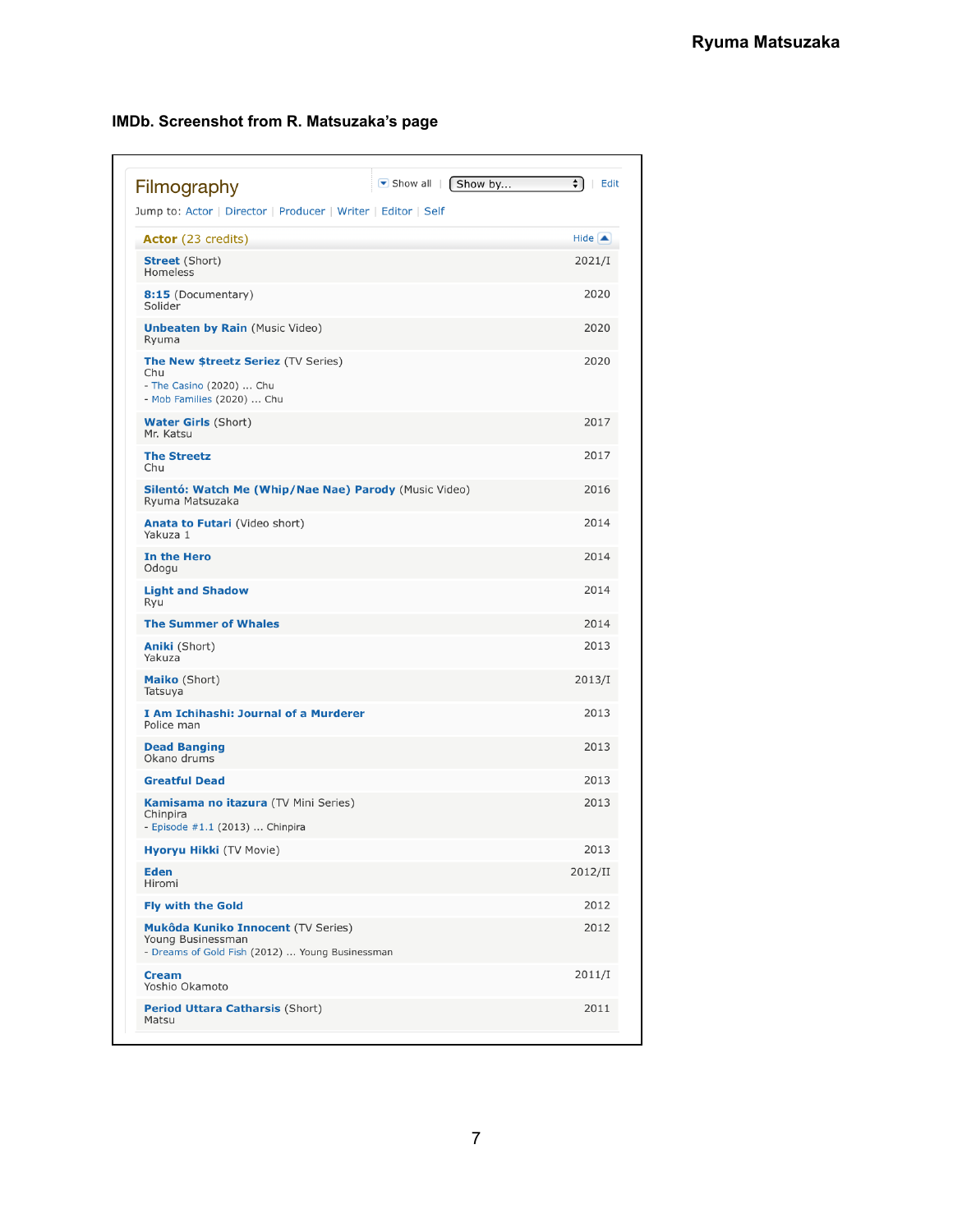| <b>Director</b> (5 credits)                                                     | $Hide$ $\triangle$    |
|---------------------------------------------------------------------------------|-----------------------|
| <b>Street</b> (Short)                                                           | 2021/I                |
| <b>Unbeaten by Rain (Music Video)</b>                                           | 2020                  |
| Ue o Muite Aruko (I keep my head up high) (Music Video)                         | 2020                  |
| <b>Ikumi FW 2016 New York Collection FW16 (Documentary short)</b>               | 2016                  |
| Take It Easy (Short)                                                            | 2015/II               |
| <b>Producer</b> (4 credits)                                                     | Hide $\blacktriangle$ |
| <b>Ekiden</b> (Short documentary) (executive producer) (completed)              |                       |
| <b>Street</b> (Short) (producer)                                                | 2021/I                |
| <b>Unbeaten by Rain</b> (Music Video) (executive producer)                      | 2020                  |
| Ue o Muite Aruko (I keep my head up high) (Music Video) (executive<br>producer) | 2020                  |
| <b>Writer</b> (2 credits)                                                       | Hide $\blacktriangle$ |
| <b>Street</b> (Short)                                                           | 2021/I                |
| Take It Easy (Short)                                                            | 2015/II               |
| <b>Editor</b> (2 credits)                                                       | Hide $\blacktriangle$ |
| <b>Street</b> (Short)                                                           | 2021/I                |
| Ikumi FW 2016 New York Collection FW16 (Documentary short)                      | 2016                  |
| <b>Self</b> (3 credits)                                                         | $Hide$ $\triangle$    |
| <b>Ekiden</b> (Short documentary) ( <i>completed</i> )<br>Runner                |                       |
| <b>Creative World (TV Series)</b><br>Self<br>- Episode #1.44 (2021)  Self       | 2021                  |
| Take It Easy (Short)<br>Self                                                    | 2015/II               |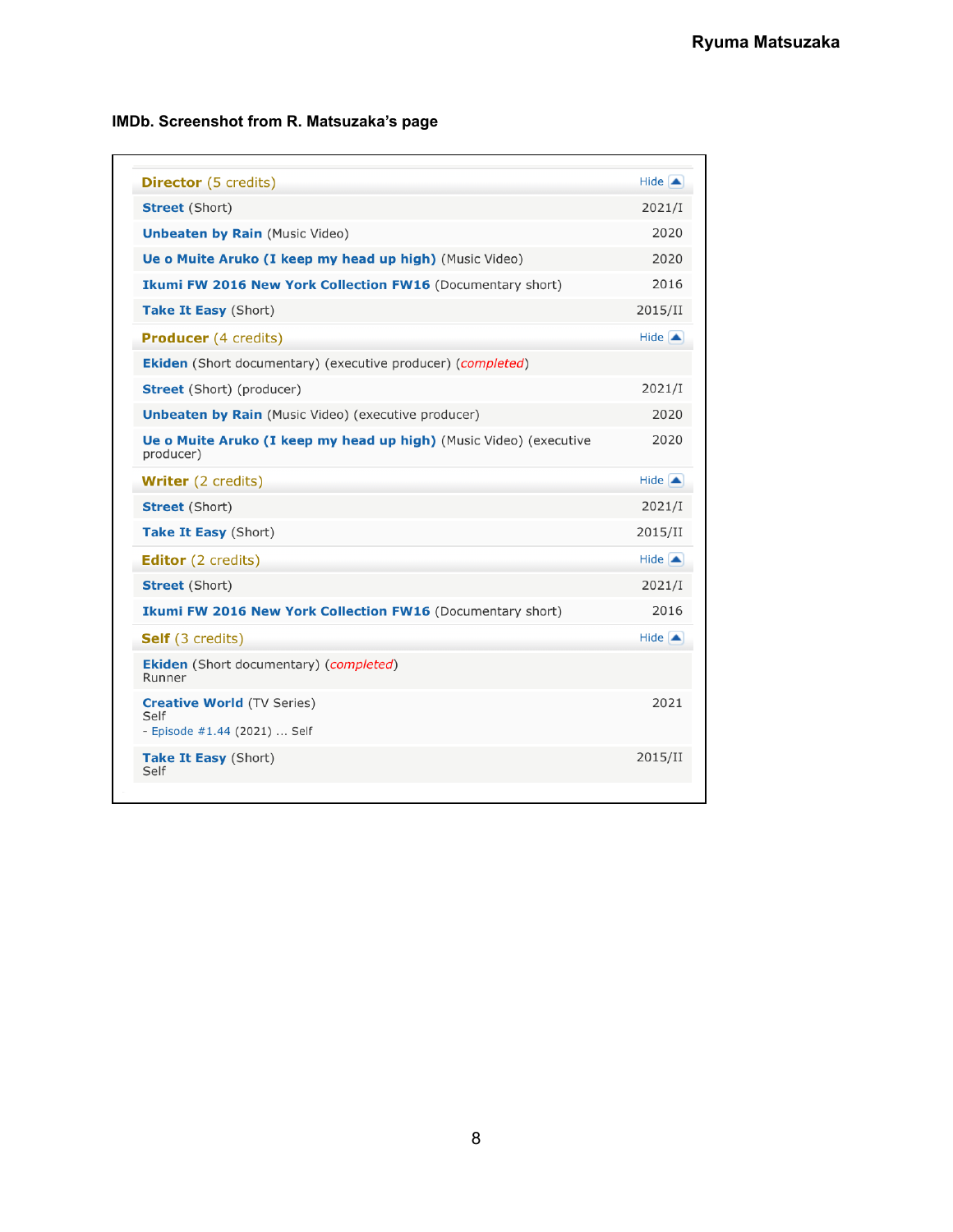| Ryuma Matsuzaka |                                                                                                                                                                                                                                                                                                                                                                                                                                                                                                                                                                                                                                                                                                                                                                                                                                                                                |  | Edit |
|-----------------|--------------------------------------------------------------------------------------------------------------------------------------------------------------------------------------------------------------------------------------------------------------------------------------------------------------------------------------------------------------------------------------------------------------------------------------------------------------------------------------------------------------------------------------------------------------------------------------------------------------------------------------------------------------------------------------------------------------------------------------------------------------------------------------------------------------------------------------------------------------------------------|--|------|
| Biography       |                                                                                                                                                                                                                                                                                                                                                                                                                                                                                                                                                                                                                                                                                                                                                                                                                                                                                |  |      |
|                 |                                                                                                                                                                                                                                                                                                                                                                                                                                                                                                                                                                                                                                                                                                                                                                                                                                                                                |  |      |
| Mini Bio (1)    |                                                                                                                                                                                                                                                                                                                                                                                                                                                                                                                                                                                                                                                                                                                                                                                                                                                                                |  |      |
|                 | Ryuma Matsuzaka is an internationally acclaimed film and theater artist. Born in Japan<br>March 28, 1983, Matsuzaka has starred in no fewer than 12 critically acclaimed films,<br>including Water Girls (2017 - Dir. Y.Ye), selected for the New York Short Film Festival,<br>FAB3 (2015 - K.Shimasaki), winner of Outstanding Performance by the Fukuoka<br>Independent Film Festival, and In the Hero (Eng. Unsung Hero) (2014 - M.Take), which<br>won a Japan Academy Award, Light and Shadow (2014 - J.Suzuki), winner of Tama New<br>Wave Arushiten Competition, and Maiko (2013 - Y.Fushimi), winner of Moving Pictures<br>Festival, Nieuwmoer, Belgium, Aniki (Eng. Big Brother) (2012 - J.Suzuki), winner of Grand<br>Prize at the Second Iwaki Bouken Film Festival, and Eden (2012 - M.Take), nominee for<br>Nippon Cinema Award at the Nippon Connection, Germany. |  |      |
|                 | Early years: 2002-2009 Matsuzaka began his acting career in 2002 when he joined the<br>esteemed Zen Hirano Acting Studio, where he studied method acting from Zen Hirano,<br>who in 1968 became the first Asian member of the elite Actors Studio, and his wife,<br>Miyuki Hirano. There, Matsuzaka studied the Strasberg and Chekhov acting methods. So<br>impressed with his acting abilities, Miyuki Hirano dedicated a section of her book "The<br>Liberation of Emotion: The Theme of Theater Expression and Method Acting" (2007) to<br>Matsuzaka, describing his strength of emotion and courage as an actor (referring to him<br>as "Shinya" for privacy), and including an acting essay he wrote.                                                                                                                                                                     |  |      |
|                 | Initially focusing on theater, Matsuzaka was a core member of two distinguished Japanese<br>theater companies: Mukon Theater Company and Kantokirkto Theater Company, and he<br>performed in lead and other starring roles and scriptwriter in a number of Japanese "Off-<br>Broadway" type plays and venues, including Sakura - The Gift (2014) at Theater Brats<br>Tokyo with Mukon Theater Company, The Five Easels (2009) at Raft Tokyo with Jaken<br>Theater Company, Maihama Vice (2009) at Duo Stage BBs Tokyo with Attention Please<br>Theater Company, Wagahaiha Ningendearu (2008) at Yorozu Theater Tokyo with<br>Kantokirkto Theater Company, Kokuhaku no Omnibus (2007) at the Theater Momo Tokyo<br>with Kantokirkto Theater Company, Jinsei Owarai Gekijou (2006) at the Ginza Play                                                                             |  |      |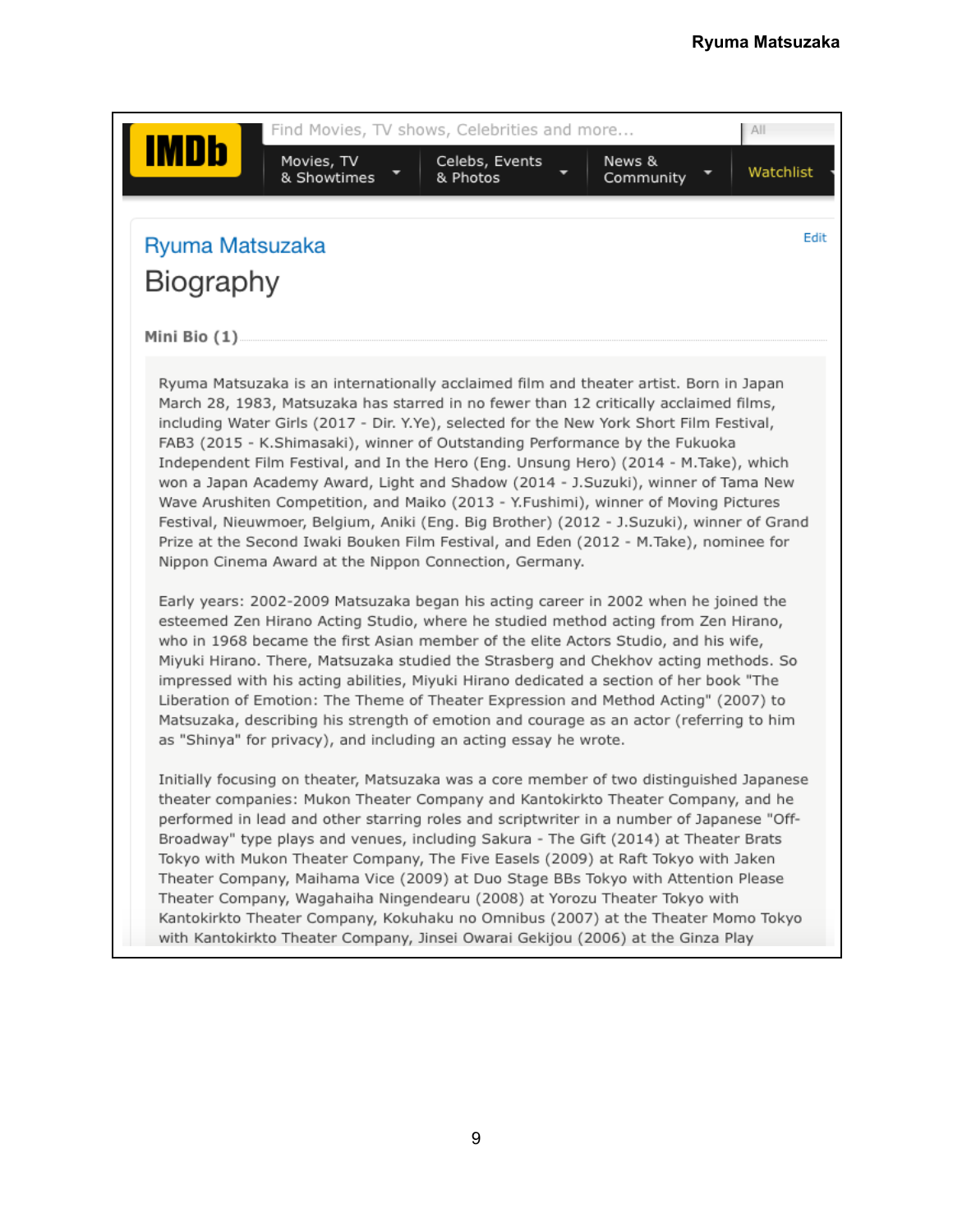Theater Tokyo with Kantokirkto Theater Company, Yanagisawa Omocha Honpo Shinshouhin Kikakushitsu Kaihatsu Shuninno Hanashi (2006) at the Theater Momo Tokyo with Kantokirkto Theater Company, Ame Monogatari (2005) at the Ginza Play Theater Tokyo in November 2005 and Kokkai Lunch at the Akashi Studio Tokyo with Kantokirkto Theater Company.

Notably Matsuzaka starred in an art film, Gold Standard (2008), directed by David Kelley. Gold Standard is a video installation that re-enacts in Tokyo a 1964 performance by Robert Rauschenberg. The film considers the American post-modern painter's performance against the anti-American student demonstrations occurring in Japan at the same time.

Film Crossover: 2010-Present From around 2010-11, Matsuzaka began focusing on film acting and entered the Schooling Pad for Film (SPF), an actors and directors community founded by renowned Japanese producer/director Bong-Ou Lee emphasizing interaction and sharing among teachers and students. Matsuzaka studied at SPF from 2011-13, and in that time was twice awarded Best SPF Actor by Bong-Ou Lee, Japanese director/screenwriter Masaru Take and Japanese actor Houka Kinoshita. Matsuzaka has been credited with starring roles in no less than 7 major motion picture productions by IMDb and the Japan Film Database (JFDB). His films have won awards in not only the United States (including New York, New Jersey and Texas), but also Hong Kong, Belgium, Brazil, the UK, Germany, Estonia and his native Japan. In 2016, Matsuzaka entered HB Studio in New York to study the Uta Hagen acting method under such famous actors as Paul Pryce and Snezhana Chernova.

Mr. Matsuzaka's films are available on Amazon Prime and Netfilx. Mr. Matsuzaka has appeared in films with other famous artists like Houka Kinoshita, Shuhei Nomura and Dean Fujioka. Mr. Matsuzaka and his art have also received abundant publicity, with articles, photos and listings appearing on the pages of Shukan NY Seikatsu, NY Japion, Kazo City News Bulletin, New York Point Guide, HB Studio Official Brochure, Land TV (YouTube) Channel, Yo Clown, Nylon Japan, The Dusty Rebel, Karaoke DAM, TV Drama Database, and CoRich Theater & Art Review, among many others.

Humanitarian Work Matsuzaka is a founding member of "MoMO" (Movin'on Movie Oasis), a mobile movie project which commenced efforts at the "Tohoku Film Festival 2011 in Matsushima" to support films and filmmaking around the devastated areas of the Great East Japan Earthquake.

Special Roles In 2018, Matsuzaka was named special acting coach to Alice Project -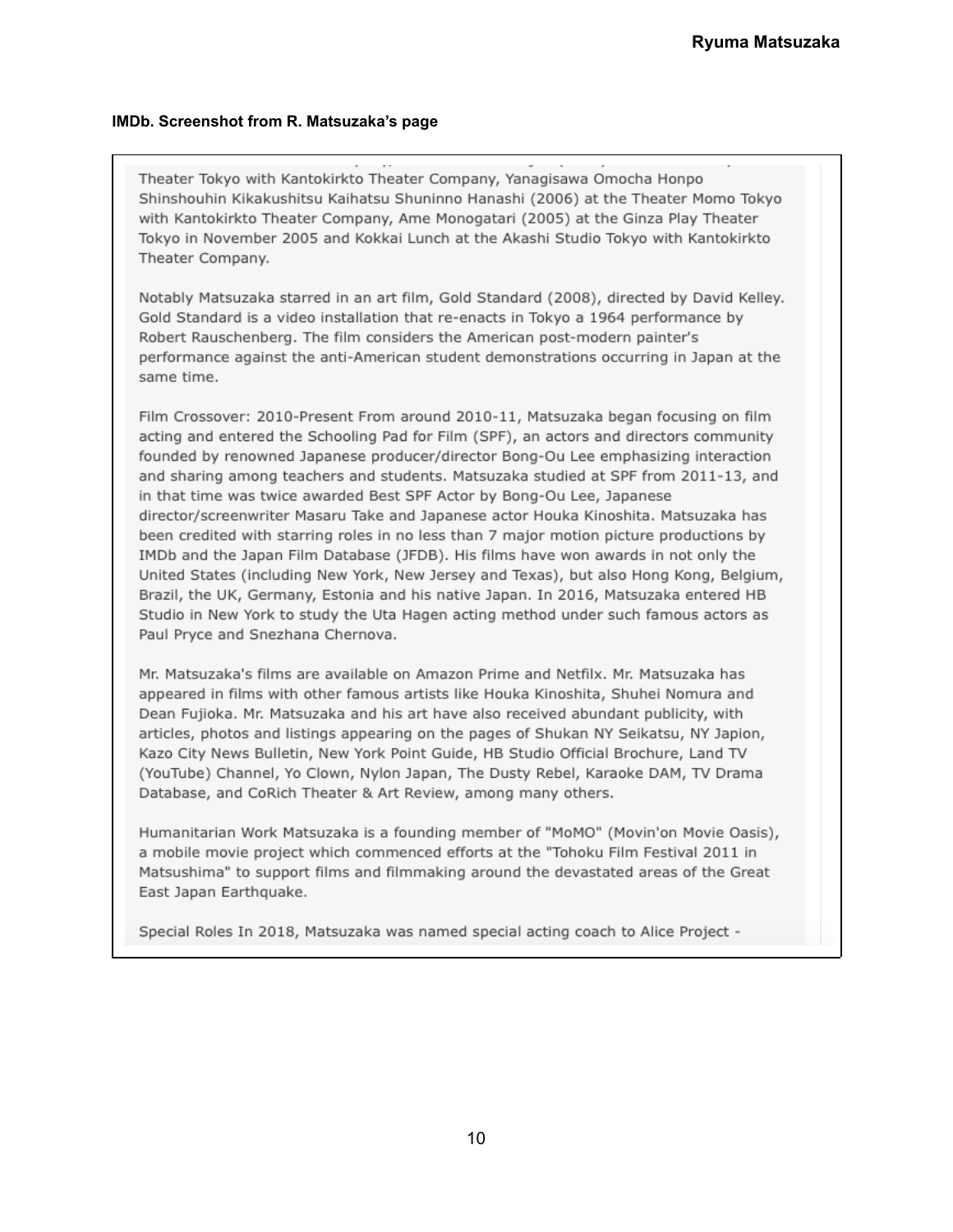Special Roles In 2018, Matsuzaka was named special acting coach to Alice Project -Kamen Jyoshi group, a wildly popular underground girls-band among its fan base and one of Japan's top idol groups.

Since 2015, Matsuzaka has been writing film and theater entertainment articles and providing other content for New York Point Guide (NYPG), a popular curated online media site that provides solutions for Japanese tourists' concerns when traveling to New York for the first time. NYPG garners over 120,000 page views per month and maintains over 11,000 Instagram and Twitter followers.

For fashion magazine Nylon Japan, Matsuzaka created the company's official documentary of top Japanese model and fashion designer Ikumi's show at Fashion Week in 2016. He was director and editor.

Along with Riku Saitou, Matsuzaka is a core content creator for the popular LAND TV YouTube channel (2015), with over 113,000 views and 1,300 subscribers. Matsuzaka participated as a lead and supporting actor, and as cameraman for the channel's Film Tourists Guide Book NY series (2015-16) and as lead actor and scriptwriter for the channel's Real English: How Do You Say series (2015-16). He also created short film dramas like Take It Easy (2015) for the channel.

Selected Filmography Metalca (Eng. Dead Banging)(2014) Orbis (2013) Water Girls (2017) Greatful Dead (2014) Aniki (Eng. Big Brother) (2012) Tourists Film Guidebook (2015-16) Asiantam: Anata to Futari (2014) Eden (2012) Real English: How Do You Say? (2015-16) Kujira no Ita Natsu (2014) Ogon Wo Daite Tobe (Eng. Fly with the Gold) (2012) FAB3 (2015) Maiko (2013) Innocent Episode 2: Kingyo no Yume (2012) Take It Easy (2015) Kamisama no Itazura (2013) Iedeoyaji to Sanbiki no Doraneko (2011) Light and Shadow (2014) I Am Ichihashi: Taiho Sareru Made (2013) Period Uttara Catharsis (2011) In the Hero (Eng. Unsung Hero)(2014) Hyoryu Hikki (2013) Cream (2010)

Selected Theater Performances Sakura - The Gift (2014) at Theater Brats Tokyo with Mukon Theater Company Wagahaiha Ningendearu (2008) at Yorozu Theater Tokyo with Kantokirkto Theater Company Yanagisawa Omocha Honpo Shinsouhin Kikakushitsu Kaihatsu Shuninno Hanashi (2006) at Theater Momo Tokyo with Kantokirkto Theater Company Maihama Vice (2009) at Duo Stage BBs Tokyo with Jaken Theater Company Kokuhakuno Omnibus (2007) at Theater Momo Tokyo with Kantokirkto Theater Company Ame Monogatari (2005) at Ginza Play Theater Tokyo with Kantokirkto Theater Company The Five Easels (2009) at Raft Tokyo with Jaken Theater Company Jinsei Owarai Gekijou (2006) at Ginza Play Theater Tokyo with Kantokirkto Theater Company Kokkai Lunch (2005) at Akashi Studio Tokyo with Kantokirkto Theater Company